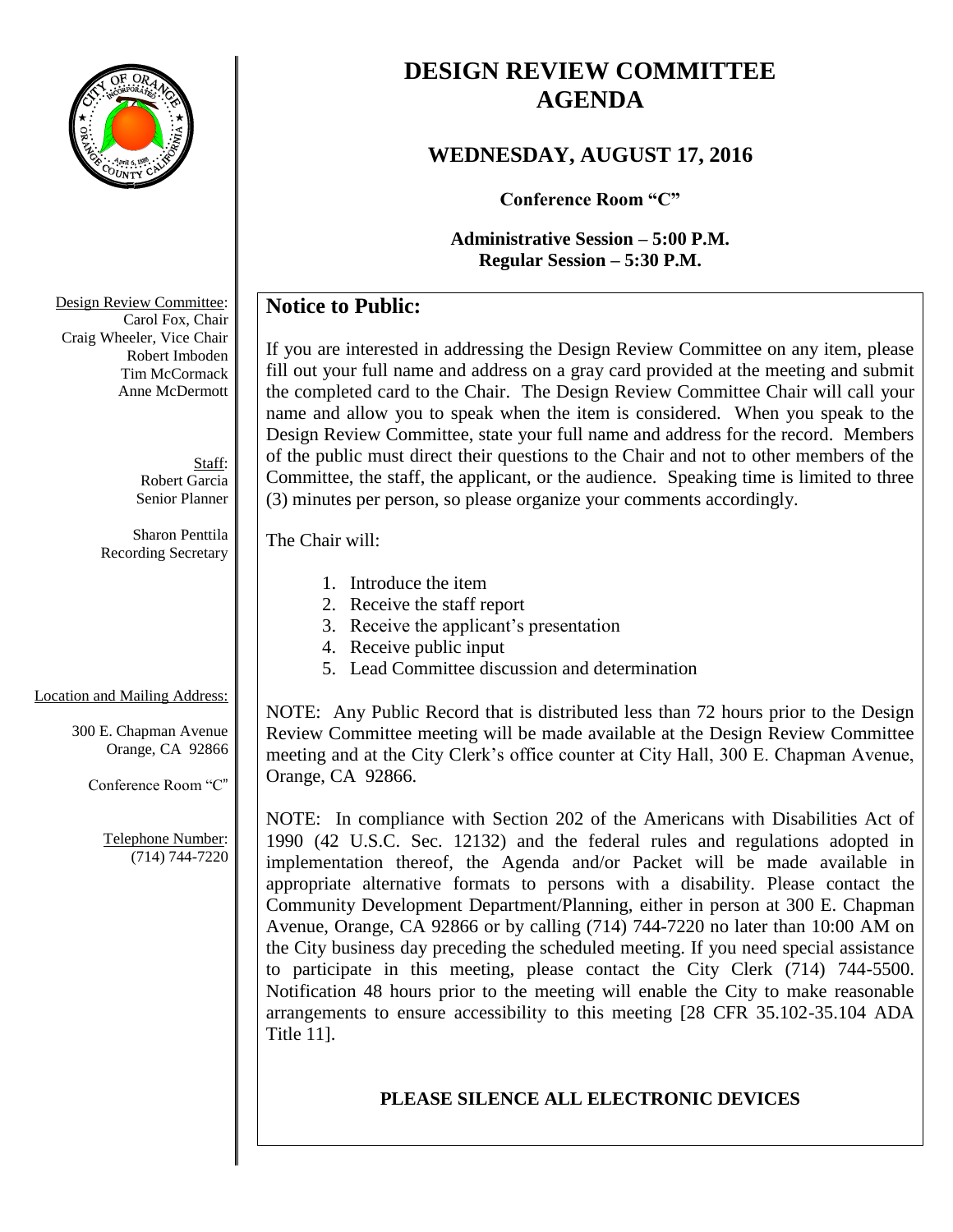The Committee holds an Administrative Session to receive general information from the staff and to conduct an initial review of Minutes of prior meetings. The Session is open to the public; however, no public testimony is taken and no decisions are made. Following the Administrative Session, the Regular Session will begin at 5:30 p.m.

- 1. Review of Agenda
- 2. Policy/Procedural Information
- 3. Review of Minutes: July 20, 2016 and August 3, 2016

#### **Regular Session - 5:30 P.M.**

### CALL TO ORDER:

#### ROLL CALL:

### PUBLIC PARTICIPATION:

Opportunity for members of the public to address the Design Review Committee on matters not listed on the Agenda.

#### CONSENT ITEMS:

(1) APPROVAL OF MINUTES: July 20, 2016 and August 3, 2016

All matters that are listed above as Consent Items are considered to be routine by the Design Review Committee and will be enacted by one motion. There will be no separate discussion of said items unless members of the Design Review Committee, staff, or the public request specific items to be removed from the Consent Items for separate action.

#### AGENDA ITEMS:

Continued Items:

### (2) [DRC No. 4758-14 Wimbleton Court](http://www.cityoforange.org/civicax/filebank/blobdload.aspx?BlobID=18203)

- The applicant proposes to subdivide one approximately 91,476 Square Foot (SF) lot into eight numbered lots and two lettered lot for eight single-family houses and one common recreation area.
- 6231 E. Wimbleton Court
- Staff Contact: Robert Garcia, (714) 744-7231
- DRC Action: Preliminary Review

#### (3) [DRC No. 4823-15 Encore Residences Hewes](http://www.cityoforange.org/civicax/filebank/blobdload.aspx?BlobID=18204)

A request to approve subsequently returning landscape plans associated with